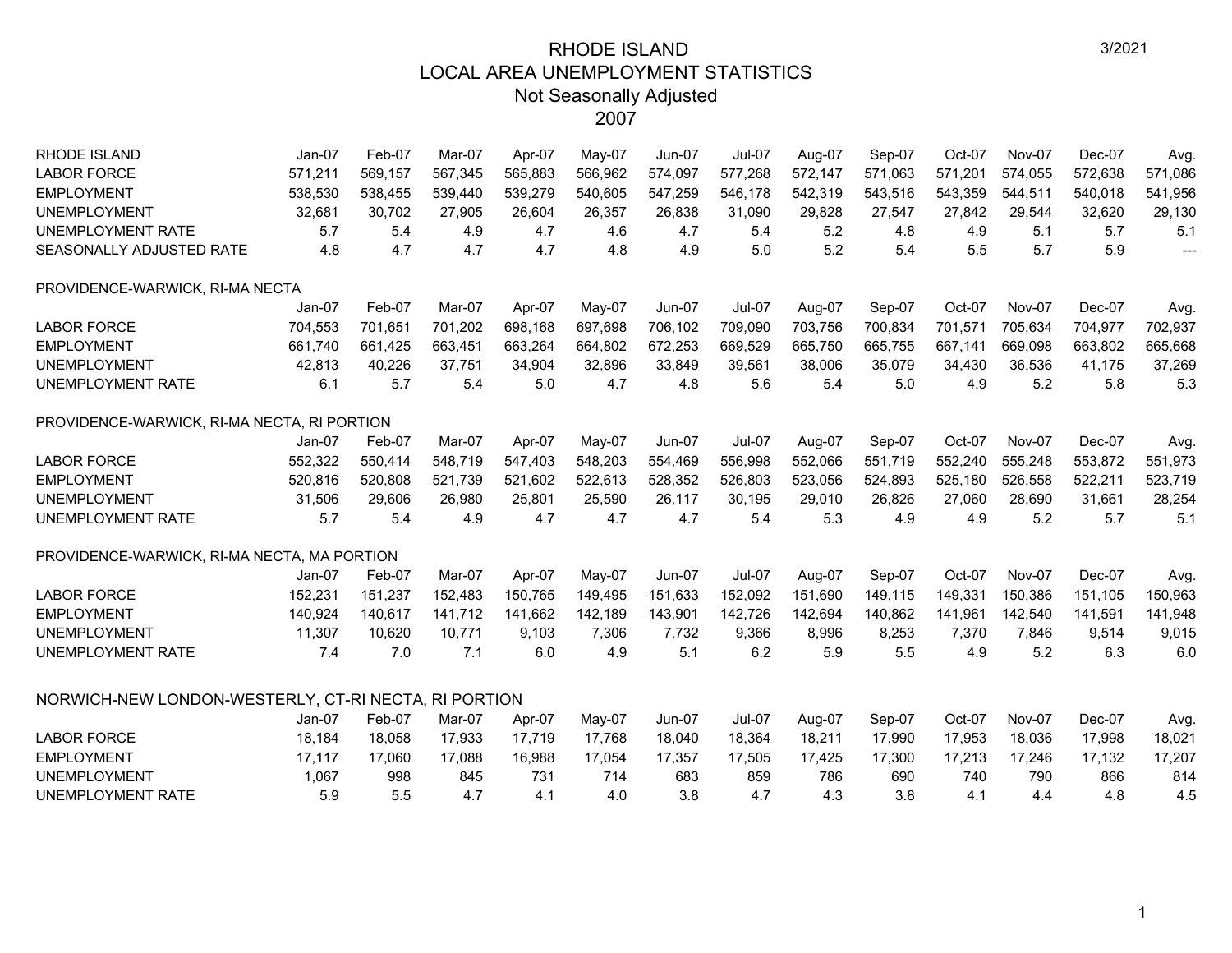| <b>BARRINGTON</b>        | $Jan-07$ | Feb-07 | Mar-07 | Apr-07 | May-07   | <b>Jun-07</b> | <b>Jul-07</b> | Aug-07 | Sep-07 | Oct-07 | Nov-07        | Dec-07 | Avg.   |
|--------------------------|----------|--------|--------|--------|----------|---------------|---------------|--------|--------|--------|---------------|--------|--------|
| <b>LABOR FORCE</b>       | 8,541    | 8,532  | 8,536  | 8,527  | 8,546    | 8,643         | 8,644         | 8,574  | 8,593  | 8,592  | 8,645         | 8,580  | 8,579  |
| <b>EMPLOYMENT</b>        | 8,216    | 8,216  | 8,231  | 8,229  | 8,245    | 8,336         | 8,310         | 8,251  | 8,282  | 8,285  | 8,307         | 8,238  | 8,262  |
| <b>UNEMPLOYMENT</b>      | 325      | 316    | 305    | 298    | 301      | 307           | 334           | 323    | 311    | 307    | 338           | 342    | 317    |
| <b>UNEMPLOYMENT RATE</b> | 3.8      | 3.7    | 3.6    | 3.5    | 3.5      | 3.6           | 3.9           | 3.8    | 3.6    | 3.6    | 3.9           | 4.0    | 3.7    |
| <b>BRISTOL</b>           | Jan-07   | Feb-07 | Mar-07 | Apr-07 | May-07   | Jun-07        | Jul-07        | Aug-07 | Sep-07 | Oct-07 | <b>Nov-07</b> | Dec-07 | Avg.   |
| <b>LABOR FORCE</b>       | 12,669   | 12,636 | 12,583 | 12,533 | 12,553   | 12,705        | 12,726        | 12,605 | 12,595 | 12,598 | 12,715        | 12,674 | 12,632 |
| <b>EMPLOYMENT</b>        | 11,988   | 11,988 | 12,010 | 12,007 | 12,030   | 12,162        | 12,126        | 12,039 | 12,082 | 12,089 | 12,121        | 12,021 | 12,055 |
| <b>UNEMPLOYMENT</b>      | 681      | 648    | 573    | 526    | 523      | 543           | 600           | 566    | 513    | 509    | 594           | 653    | 577    |
| <b>UNEMPLOYMENT RATE</b> | 5.4      | 5.1    | 4.6    | 4.2    | 4.2      | 4.3           | 4.7           | 4.5    | 4.1    | 4.0    | 4.7           | 5.2    | 4.6    |
| <b>BURRILLVILLE</b>      | Jan-07   | Feb-07 | Mar-07 | Apr-07 | $Mav-07$ | <b>Jun-07</b> | Jul-07        | Aug-07 | Sep-07 | Oct-07 | Nov-07        | Dec-07 | Avg.   |
| <b>LABOR FORCE</b>       | 9,956    | 9,992  | 9.918  | 9,866  | 9,862    | 9.974         | 10,049        | 9,942  | 9,901  | 9,905  | 9,957         | 9,985  | 9,942  |
| <b>EMPLOYMENT</b>        | 9,427    | 9,427  | 9,445  | 9,443  | 9,460    | 9,564         | 9,537         | 9,468  | 9,501  | 9,507  | 9,532         | 9,452  | 9,480  |
| <b>UNEMPLOYMENT</b>      | 529      | 565    | 473    | 423    | 402      | 410           | 512           | 474    | 400    | 398    | 425           | 533    | 462    |
| <b>UNEMPLOYMENT RATE</b> | 5.3      | 5.7    | 4.8    | 4.3    | 4.1      | 4.1           | 5.1           | 4.8    | 4.0    | 4.0    | 4.3           | 5.3    | 4.6    |
| <b>CENTRAL FALLS</b>     | $Jan-07$ | Feb-07 | Mar-07 | Apr-07 | May-07   | <b>Jun-07</b> | Jul-07        | Aug-07 | Sep-07 | Oct-07 | <b>Nov-07</b> | Dec-07 | Avg.   |
| <b>LABOR FORCE</b>       | 8,195    | 8,149  | 8,142  | 8,130  | 8,139    | 8,207         | 8,253         | 8,132  | 8,151  | 8,179  | 8,197         | 8,200  | 8,173  |
| <b>EMPLOYMENT</b>        | 7,583    | 7,583  | 7,596  | 7,594  | 7,609    | 7,693         | 7,670         | 7,616  | 7,643  | 7,647  | 7,666         | 7,604  | 7,625  |
| <b>UNEMPLOYMENT</b>      | 612      | 566    | 546    | 536    | 530      | 514           | 583           | 516    | 508    | 532    | 531           | 596    | 548    |
| UNEMPLOYMENT RATE        | 7.5      | 6.9    | 6.7    | 6.6    | 6.5      | 6.3           | 7.1           | 6.3    | 6.2    | 6.5    | 6.5           | 7.3    | 6.7    |
| <b>CHARLESTOWN</b>       | Jan-07   | Feb-07 | Mar-07 | Apr-07 | May-07   | <b>Jun-07</b> | <b>Jul-07</b> | Aug-07 | Sep-07 | Oct-07 | Nov-07        | Dec-07 | Avg.   |
| <b>LABOR FORCE</b>       | 4,830    | 4,804  | 4,797  | 4,749  | 4,750    | 4,803         | 4,860         | 4,823  | 4,769  | 4,784  | 4,805         | 4,799  | 4,798  |
| <b>EMPLOYMENT</b>        | 4,538    | 4,537  | 4,547  | 4,544  | 4,554    | 4,603         | 4,590         | 4,558  | 4,573  | 4,575  | 4,588         | 4,550  | 4,563  |
| <b>UNEMPLOYMENT</b>      | 292      | 267    | 250    | 205    | 196      | 200           | 270           | 265    | 196    | 209    | 217           | 249    | 235    |
| <b>UNEMPLOYMENT RATE</b> | 6.0      | 5.6    | 5.2    | 4.3    | 4.1      | 4.2           | 5.6           | 5.5    | 4.1    | 4.4    | 4.5           | 5.2    | 4.9    |
| <b>COVENTRY</b>          | $Jan-07$ | Feb-07 | Mar-07 | Apr-07 | May-07   | <b>Jun-07</b> | <b>Jul-07</b> | Aug-07 | Sep-07 | Oct-07 | <b>Nov-07</b> | Dec-07 | Avg.   |
| <b>LABOR FORCE</b>       | 20,552   | 20,536 | 20,475 | 20,397 | 20,425   | 20,656        | 20,813        | 20,623 | 20,512 | 20,553 | 20,750        | 20,702 | 20,582 |
| <b>EMPLOYMENT</b>        | 19,502   | 19,503 | 19,537 | 19,532 | 19,571   | 19,785        | 19,727        | 19,587 | 19,656 | 19,665 | 19,717        | 19,555 | 19,611 |
| <b>UNEMPLOYMENT</b>      | 1,050    | 1,033  | 938    | 865    | 854      | 871           | 1,086         | 1,036  | 856    | 888    | 1,033         | 1,147  | 971    |
| UNEMPLOYMENT RATE        | 5.1      | 5.0    | 4.6    | 4.2    | 4.2      | 4.2           | 5.2           | 5.0    | 4.2    | 4.3    | 5.0           | 5.5    | 4.7    |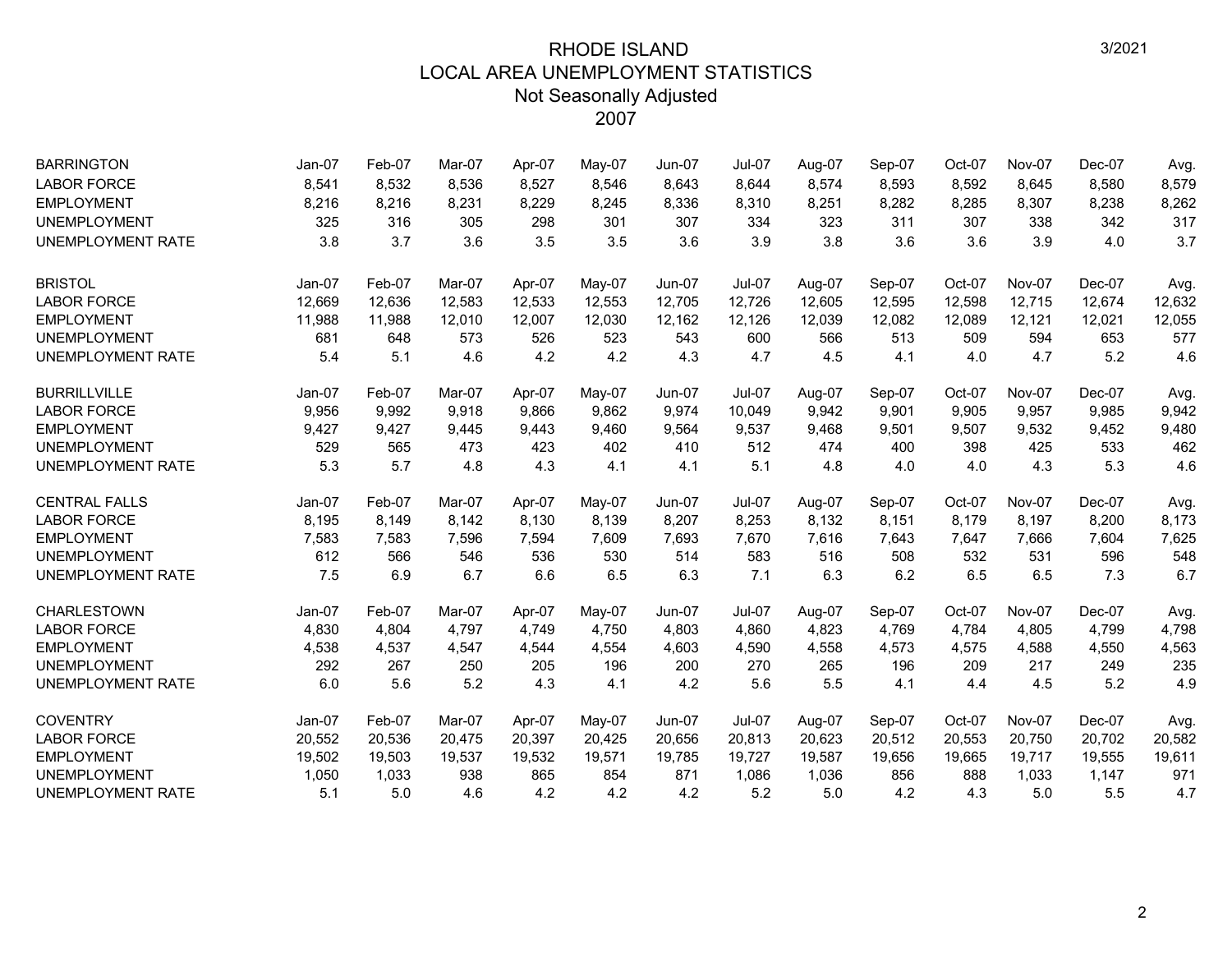| <b>CRANSTON</b>          | $Jan-07$ | Feb-07 | Mar-07 | Apr-07 | May-07 | $Jun-07$      | <b>Jul-07</b> | Aug-07 | Sep-07 | Oct-07 | <b>Nov-07</b> | Dec-07   | Avg.   |
|--------------------------|----------|--------|--------|--------|--------|---------------|---------------|--------|--------|--------|---------------|----------|--------|
| <b>LABOR FORCE</b>       | 42,406   | 42,260 | 42,149 | 42,222 | 42,287 | 42,809        | 42,939        | 42,634 | 42,698 | 42,699 | 42,839        | 42,629   | 42,548 |
| <b>EMPLOYMENT</b>        | 40,112   | 40,110 | 40,182 | 40,173 | 40,250 | 40,691        | 40,573        | 40,284 | 40,425 | 40,447 | 40,554        | 40,219   | 40,335 |
| <b>UNEMPLOYMENT</b>      | 2,294    | 2.150  | 1.967  | 2,049  | 2,037  | 2.118         | 2,366         | 2,350  | 2,273  | 2,252  | 2,285         | 2,410    | 2,213  |
| UNEMPLOYMENT RATE        | 5.4      | 5.1    | 4.7    | 4.9    | 4.8    | 4.9           | 5.5           | 5.5    | 5.3    | 5.3    | 5.3           | 5.7      | 5.2    |
| <b>CUMBERLAND</b>        | $Jan-07$ | Feb-07 | Mar-07 | Apr-07 | May-07 | <b>Jun-07</b> | <b>Jul-07</b> | Aug-07 | Sep-07 | Oct-07 | Nov-07        | Dec-07   | Avg.   |
| <b>LABOR FORCE</b>       | 19,899   | 19,899 | 19,840 | 19,786 | 19,827 | 20,067        | 20,133        | 19,990 | 19,960 | 20,003 | 20,097        | 20,033   | 19,961 |
| <b>EMPLOYMENT</b>        | 18,974   | 18,974 | 19.008 | 19.002 | 19,040 | 19,248        | 19.192        | 19,055 | 19,123 | 19,133 | 19,183        | 19,025   | 19,080 |
| <b>UNEMPLOYMENT</b>      | 925      | 925    | 832    | 784    | 787    | 819           | 941           | 935    | 837    | 870    | 914           | 1,008    | 881    |
| UNEMPLOYMENT RATE        | 4.6      | 4.6    | 4.2    | 4.0    | 4.0    | 4.1           | 4.7           | 4.7    | 4.2    | 4.3    | 4.5           | 5.0      | 4.4    |
| <b>EAST GREENWICH</b>    | Jan-07   | Feb-07 | Mar-07 | Apr-07 | May-07 | <b>Jun-07</b> | <b>Jul-07</b> | Aug-07 | Sep-07 | Oct-07 | <b>Nov-07</b> | $Dec-07$ | Avg.   |
| <b>LABOR FORCE</b>       | 7,065    | 7,009  | 6.980  | 6,972  | 7,012  | 7,087         | 7,112         | 7,059  | 7,086  | 7,096  | 7,125         | 7,116    | 7,060  |
| <b>EMPLOYMENT</b>        | 6,696    | 6,697  | 6,707  | 6,707  | 6,719  | 6,792         | 6,773         | 6,726  | 6,749  | 6,752  | 6,770         | 6,714    | 6,734  |
| <b>UNEMPLOYMENT</b>      | 369      | 312    | 273    | 265    | 293    | 295           | 339           | 333    | 337    | 344    | 355           | 402      | 326    |
| <b>UNEMPLOYMENT RATE</b> | 5.2      | 4.5    | 3.9    | 3.8    | 4.2    | 4.2           | 4.8           | 4.7    | 4.8    | 4.8    | 5.0           | 5.6      | 4.6    |
| <b>EAST PROVIDENCE</b>   | Jan-07   | Feb-07 | Mar-07 | Apr-07 | May-07 | Jun-07        | <b>Jul-07</b> | Aug-07 | Sep-07 | Oct-07 | <b>Nov-07</b> | Dec-07   | Avg.   |
| <b>LABOR FORCE</b>       | 26,212   | 26,197 | 26,065 | 26,017 | 26,028 | 26,262        | 26,400        | 26,158 | 26,150 | 26,189 | 26,340        | 26,325   | 26,195 |
| <b>EMPLOYMENT</b>        | 24,637   | 24,636 | 24.679 | 24.673 | 24,721 | 24,992        | 24,920        | 24,742 | 24,829 | 24,842 | 24.908        | 24,702   | 24,773 |
| <b>UNEMPLOYMENT</b>      | 1,575    | 1,561  | 1,386  | 1,344  | 1,307  | 1,270         | 1,480         | 1,416  | 1,321  | 1,347  | 1,432         | 1,623    | 1,422  |
| UNEMPLOYMENT RATE        | 6.0      | 6.0    | 5.3    | 5.2    | 5.0    | 4.8           | 5.6           | 5.4    | 5.1    | 5.1    | 5.4           | 6.2      | 5.4    |
| <b>EXETER</b>            | Jan-07   | Feb-07 | Mar-07 | Apr-07 | May-07 | Jun-07        | <b>Jul-07</b> | Aug-07 | Sep-07 | Oct-07 | <b>Nov-07</b> | Dec-07   | Avg.   |
| <b>LABOR FORCE</b>       | 3,826    | 3,827  | 3,810  | 3,770  | 3,779  | 3,817         | 3,835         | 3,801  | 3,773  | 3,791  | 3,804         | 3,803    | 3,803  |
| <b>EMPLOYMENT</b>        | 3,608    | 3,609  | 3,616  | 3,614  | 3,622  | 3,662         | 3,650         | 3,624  | 3,637  | 3,639  | 3,649         | 3,618    | 3,629  |
| <b>UNEMPLOYMENT</b>      | 218      | 218    | 194    | 156    | 157    | 155           | 185           | 177    | 136    | 152    | 155           | 185      | 174    |
| UNEMPLOYMENT RATE        | 5.7      | 5.7    | 5.1    | 4.1    | 4.2    | 4.1           | 4.8           | 4.7    | 3.6    | 4.0    | 4.1           | 4.9      | 4.6    |
| <b>FOSTER</b>            | Jan-07   | Feb-07 | Mar-07 | Apr-07 | May-07 | Jun-07        | <b>Jul-07</b> | Aug-07 | Sep-07 | Oct-07 | <b>Nov-07</b> | $Dec-07$ | Avg.   |
| <b>LABOR FORCE</b>       | 2,759    | 2,758  | 2,735  | 2,729  | 2,733  | 2,734         | 2,774         | 2,748  | 2,731  | 2,729  | 2,731         | 2,744    | 2,742  |
| <b>EMPLOYMENT</b>        | 2,576    | 2,577  | 2,581  | 2,580  | 2,585  | 2,614         | 2,606         | 2,587  | 2,596  | 2,598  | 2,606         | 2,583    | 2,591  |
| <b>UNEMPLOYMENT</b>      | 183      | 181    | 154    | 149    | 148    | 120           | 168           | 161    | 135    | 131    | 125           | 161      | 151    |
| <b>UNEMPLOYMENT RATE</b> | 6.6      | 6.6    | 5.6    | 5.5    | 5.4    | 4.4           | 6.1           | 5.9    | 4.9    | 4.8    | 4.6           | 5.9      | 5.5    |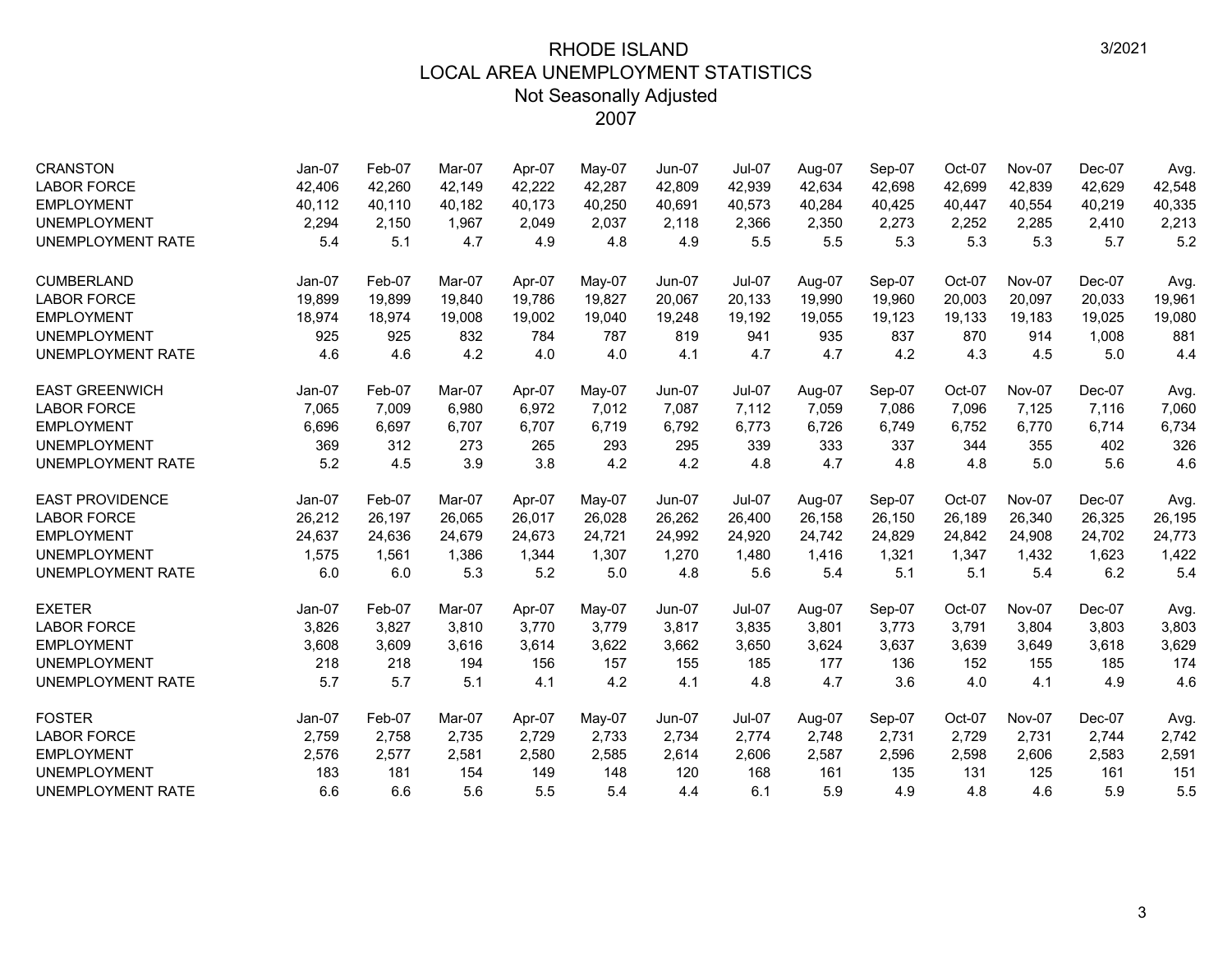| <b>GLOCESTER</b><br><b>LABOR FORCE</b><br><b>EMPLOYMENT</b><br><b>UNEMPLOYMENT</b><br><b>UNEMPLOYMENT RATE</b> | Jan-07<br>6,599<br>6,290<br>309<br>4.7 | Feb-07<br>6,593<br>6,289<br>304<br>4.6 | Mar-07<br>6,570<br>6,300<br>270<br>4.1 | Apr-07<br>6,550<br>6,298<br>252<br>3.8 | May-07<br>6,550<br>6,310<br>240<br>3.7 | Jun-07<br>6,625<br>6,381<br>244<br>3.7 | Jul-07<br>6,643<br>6,362<br>281<br>4.2 | Aug-07<br>6,583<br>6,316<br>267<br>4.1 | Sep-07<br>6,577<br>6,338<br>239<br>3.6 | Oct-07<br>6,590<br>6,341<br>249<br>3.8 | <b>Nov-07</b><br>6,608<br>6,359<br>249<br>3.8 | Dec-07<br>6,594<br>6,306<br>288<br>4.4 | Avg.<br>6,590<br>6,324<br>266<br>4.0 |
|----------------------------------------------------------------------------------------------------------------|----------------------------------------|----------------------------------------|----------------------------------------|----------------------------------------|----------------------------------------|----------------------------------------|----------------------------------------|----------------------------------------|----------------------------------------|----------------------------------------|-----------------------------------------------|----------------------------------------|--------------------------------------|
| <b>HOPKINTON</b><br><b>LABOR FORCE</b>                                                                         | Jan-07<br>4,904                        | Feb-07<br>4,888                        | Mar-07<br>4,854                        | Apr-07<br>4,830                        | May-07<br>4,814                        | <b>Jun-07</b><br>4,856                 | <b>Jul-07</b><br>4,896                 | Aug-07<br>4,854                        | Sep-07<br>4,826                        | Oct-07<br>4,845                        | Nov-07<br>4,871                               | Dec-07<br>4,855                        | Avg.<br>4,857                        |
| <b>EMPLOYMENT</b>                                                                                              | 4,601                                  | 4,600                                  | 4,609                                  | 4,607                                  | 4,617                                  | 4,667                                  | 4,654                                  | 4,620                                  | 4,637                                  | 4,639                                  | 4,651                                         | 4,614                                  | 4,626                                |
| <b>UNEMPLOYMENT</b>                                                                                            | 303                                    | 288                                    | 245                                    | 223                                    | 197                                    | 189                                    | 242                                    | 234                                    | 189                                    | 206                                    | 220                                           | 241                                    | 231                                  |
| <b>UNEMPLOYMENT RATE</b>                                                                                       | 6.2                                    | 5.9                                    | 5.0                                    | 4.6                                    | 4.1                                    | 3.9                                    | 4.9                                    | 4.8                                    | 3.9                                    | 4.3                                    | 4.5                                           | 5.0                                    | 4.8                                  |
| <b>JAMESTOWN</b>                                                                                               | $Jan-07$                               | Feb-07                                 | Mar-07                                 | Apr-07                                 | May-07                                 | $Jun-07$                               | <b>Jul-07</b>                          | Aug-07                                 | Sep-07                                 | Oct-07                                 | <b>Nov-07</b>                                 | $Dec-07$                               | Avg.                                 |
| <b>LABOR FORCE</b>                                                                                             | 3,205                                  | 3,197                                  | 3,187                                  | 3,169                                  | 3,183                                  | 3,217                                  | 3,215                                  | 3,192                                  | 3,190                                  | 3,200                                  | 3,218                                         | 3,209                                  | 3,199                                |
| <b>EMPLOYMENT</b>                                                                                              | 3,065                                  | 3,065                                  | 3,071                                  | 3,070                                  | 3,077                                  | 3,110                                  | 3,100                                  | 3,078                                  | 3,090                                  | 3,092                                  | 3,099                                         | 3,074                                  | 3,083                                |
| <b>UNEMPLOYMENT</b>                                                                                            | 140                                    | 132                                    | 116                                    | 99                                     | 106                                    | 107                                    | 115                                    | 114                                    | 100                                    | 108                                    | 119                                           | 135                                    | 116                                  |
| <b>UNEMPLOYMENT RATE</b>                                                                                       | 4.4                                    | 4.1                                    | 3.6                                    | 3.1                                    | 3.3                                    | 3.3                                    | 3.6                                    | 3.6                                    | 3.1                                    | 3.4                                    | 3.7                                           | 4.2                                    | 3.6                                  |
| <b>JOHNSTON</b>                                                                                                | Jan-07                                 | Feb-07                                 | Mar-07                                 | Apr-07                                 | May-07                                 | Jun-07                                 | <b>Jul-07</b>                          | Aug-07                                 | Sep-07                                 | Oct-07                                 | Nov-07                                        | Dec-07                                 | Avg.                                 |
| <b>LABOR FORCE</b>                                                                                             | 15,930                                 | 15,871                                 | 15,809                                 | 15,730                                 | 15,686                                 | 15,864                                 | 15,942                                 | 15,793                                 | 15,836                                 | 15,864                                 | 15,873                                        | 15,885                                 | 15,841                               |
| <b>EMPLOYMENT</b>                                                                                              | 14,847                                 | 14,846                                 | 14,873                                 | 14,869                                 | 14,898                                 | 15,062                                 | 15,018                                 | 14,911                                 | 14,964                                 | 14,971                                 | 15,010                                        | 14,886                                 | 14,930                               |
| <b>UNEMPLOYMENT</b>                                                                                            | 1,083                                  | 1,025                                  | 936                                    | 861                                    | 788                                    | 802                                    | 924                                    | 882                                    | 872                                    | 893                                    | 863                                           | 999                                    | 911                                  |
| <b>UNEMPLOYMENT RATE</b>                                                                                       | 6.8                                    | 6.5                                    | 5.9                                    | 5.5                                    | 5.0                                    | 5.1                                    | 5.8                                    | 5.6                                    | 5.5                                    | 5.6                                    | 5.4                                           | 6.3                                    | 5.8                                  |
| <b>LINCOLN</b>                                                                                                 | Jan-07                                 | Feb-07                                 | Mar-07                                 | Apr-07                                 | May-07                                 | Jun-07                                 | <b>Jul-07</b>                          | Aug-07                                 | Sep-07                                 | Oct-07                                 | Nov-07                                        | Dec-07                                 | Avg.                                 |
| <b>LABOR FORCE</b>                                                                                             | 12,520                                 | 12,486                                 | 12,446                                 | 12,433                                 | 12,471                                 | 12,626                                 | 12,667                                 | 12,579                                 | 12,567                                 | 12,615                                 | 12,661                                        | 12,599                                 | 12,556                               |
| <b>EMPLOYMENT</b>                                                                                              | 11,936                                 | 11,935                                 | 11,958                                 | 11,955                                 | 11,977                                 | 12,109                                 | 12,073                                 | 11,987                                 | 12,029                                 | 12,036                                 | 12,067                                        | 11,968                                 | 12,003                               |
| <b>UNEMPLOYMENT</b>                                                                                            | 584                                    | 551                                    | 488                                    | 478                                    | 494                                    | 517                                    | 594                                    | 592                                    | 538                                    | 579                                    | 594                                           | 631                                    | 553                                  |
| <b>UNEMPLOYMENT RATE</b>                                                                                       | 4.7                                    | 4.4                                    | 3.9                                    | 3.8                                    | 4.0                                    | 4.1                                    | 4.7                                    | 4.7                                    | 4.3                                    | 4.6                                    | 4.7                                           | 5.0                                    | 4.4                                  |
| <b>LITTLE COMPTON</b>                                                                                          | Jan-07                                 | Feb-07                                 | Mar-07                                 | Apr-07                                 | May-07                                 | Jun-07                                 | <b>Jul-07</b>                          | Aug-07                                 | Sep-07                                 | Oct-07                                 | <b>Nov-07</b>                                 | Dec-07                                 | Avg.                                 |
| <b>LABOR FORCE</b>                                                                                             | 2,039                                  | 2,011                                  | 2,003                                  | 1,980                                  | 1,987                                  | 2,015                                  | 2,005                                  | 1,987                                  | 1,985                                  | 1,988                                  | 2,020                                         | 2,012                                  | 2,002                                |
| <b>EMPLOYMENT</b>                                                                                              | 1,905                                  | 1,904                                  | 1,907                                  | 1,906                                  | 1,910                                  | 1,931                                  | 1,927                                  | 1,912                                  | 1,918                                  | 1,920                                  | 1,925                                         | 1,908                                  | 1,914                                |
| <b>UNEMPLOYMENT</b>                                                                                            | 134                                    | 107                                    | 96                                     | 74                                     | 77                                     | 84                                     | 78                                     | 75                                     | 67                                     | 68                                     | 95                                            | 104                                    | 88                                   |
| <b>UNEMPLOYMENT RATE</b>                                                                                       | 6.6                                    | 5.3                                    | 4.8                                    | 3.7                                    | 3.9                                    | 4.2                                    | 3.9                                    | 3.8                                    | 3.4                                    | 3.4                                    | 4.7                                           | 5.2                                    | 4.4                                  |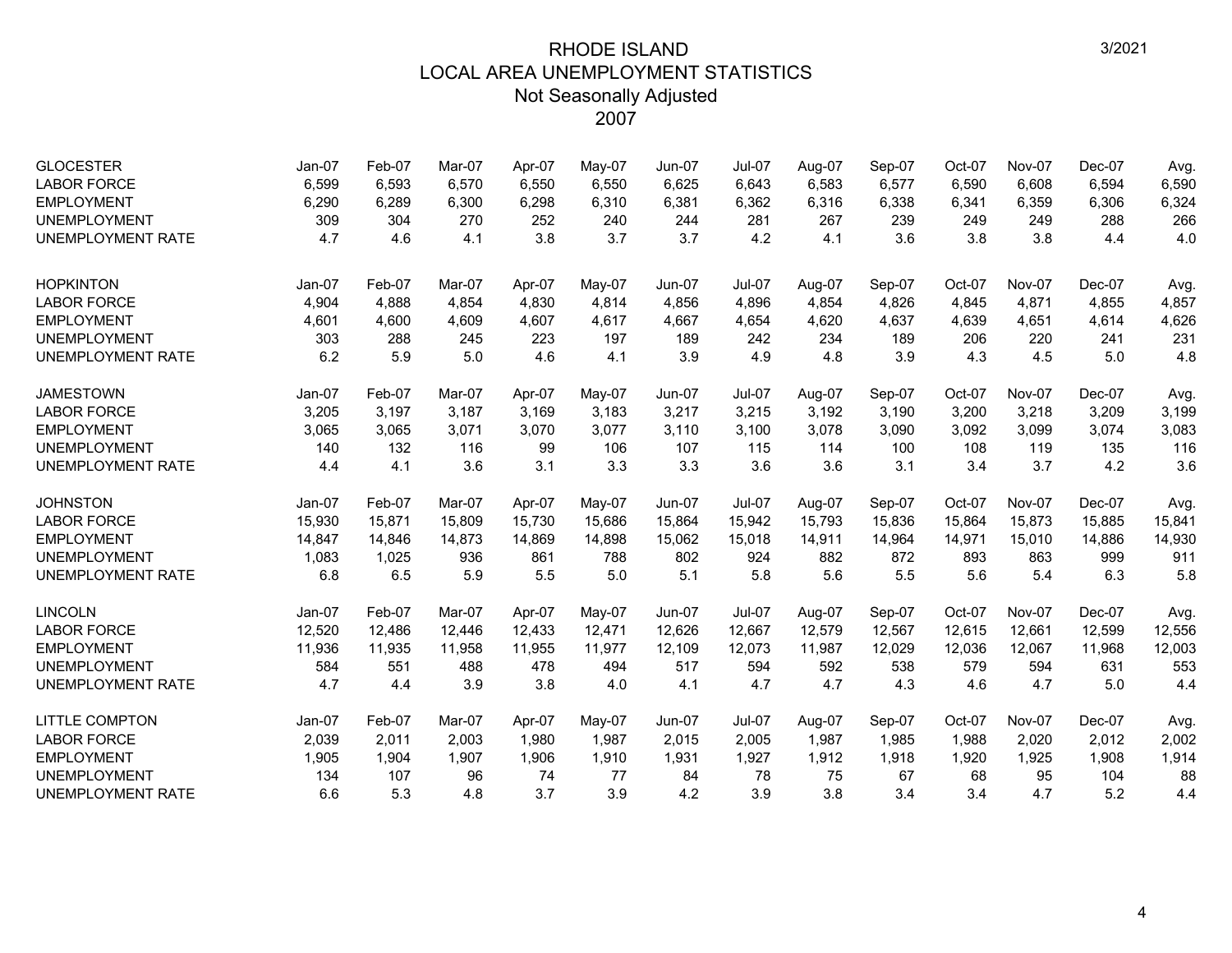| <b>MIDDLETOWN</b>        | $Jan-07$ | Feb-07 | Mar-07 | Apr-07 | May-07   | $Jun-07$      | <b>Jul-07</b> | Aug-07 | Sep-07 | Oct-07 | Nov-07        | Dec-07   | Avg.   |
|--------------------------|----------|--------|--------|--------|----------|---------------|---------------|--------|--------|--------|---------------|----------|--------|
| <b>LABOR FORCE</b>       | 8,341    | 8,306  | 8,262  | 8,216  | 8,222    | 8,291         | 8,305         | 8,251  | 8,207  | 8,241  | 8,311         | 8,305    | 8,272  |
| <b>EMPLOYMENT</b>        | 7,862    | 7,863  | 7,876  | 7,873  | 7,888    | 7,975         | 7,952         | 7,897  | 7,924  | 7,929  | 7,949         | 7,883    | 7,906  |
| <b>UNEMPLOYMENT</b>      | 479      | 443    | 386    | 343    | 334      | 316           | 353           | 354    | 283    | 312    | 362           | 422      | 366    |
| <b>UNEMPLOYMENT RATE</b> | 5.7      | 5.3    | 4.7    | 4.2    | 4.1      | 3.8           | 4.3           | 4.3    | 3.4    | 3.8    | 4.4           | 5.1      | 4.4    |
| NARRAGANSETT             | Jan-07   | Feb-07 | Mar-07 | Apr-07 | $Mav-07$ | Jun-07        | Jul-07        | Aug-07 | Sep-07 | Oct-07 | <b>Nov-07</b> | Dec-07   | Avg.   |
| <b>LABOR FORCE</b>       | 10,039   | 10,000 | 9.974  | 9,972  | 9,976    | 10,084        | 10,095        | 10,018 | 10,041 | 10,059 | 10,155        | 10,115   | 10,044 |
| <b>EMPLOYMENT</b>        | 9,646    | 9,646  | 9,663  | 9,660  | 9,679    | 9,785         | 9,757         | 9,688  | 9,721  | 9,727  | 9,752         | 9,671    | 9,700  |
| <b>UNEMPLOYMENT</b>      | 393      | 354    | 311    | 312    | 297      | 299           | 338           | 330    | 320    | 332    | 403           | 444      | 344    |
| <b>UNEMPLOYMENT RATE</b> | 3.9      | 3.5    | 3.1    | 3.1    | 3.0      | 3.0           | 3.3           | 3.3    | 3.2    | 3.3    | 4.0           | 4.4      | 3.4    |
| <b>NEW SHOREHAM</b>      | $Jan-07$ | Feb-07 | Mar-07 | Apr-07 | May-07   | $Jun-07$      | <b>Jul-07</b> | Aug-07 | Sep-07 | Oct-07 | <b>Nov-07</b> | Dec-07   | Avg.   |
| <b>LABOR FORCE</b>       | 704      | 680    | 700    | 754    | 994      | 1,585         | 1,906         | 1,871  | 1,351  | 1,004  | 774           | 773      | 1,092  |
| <b>EMPLOYMENT</b>        | 598      | 581    | 617    | 686    | 938      | 1,547         | 1,870         | 1,838  | 1,322  | 966    | 706           | 675      | 1,029  |
| <b>UNEMPLOYMENT</b>      | 106      | 99     | 83     | 68     | 56       | 38            | 36            | 33     | 29     | 38     | 68            | 98       | 63     |
| <b>UNEMPLOYMENT RATE</b> | 15.1     | 14.6   | 11.9   | 9.0    | 5.6      | 2.4           | 1.9           | 1.8    | 2.1    | 3.8    | 8.8           | 12.7     | 5.8    |
| <b>NEWPORT</b>           | $Jan-07$ | Feb-07 | Mar-07 | Apr-07 | May-07   | <b>Jun-07</b> | <b>Jul-07</b> | Aug-07 | Sep-07 | Oct-07 | <b>Nov-07</b> | Dec-07   | Avg.   |
| <b>LABOR FORCE</b>       | 13,777   | 13,636 | 13,582 | 13,502 | 13,452   | 13,606        | 13,586        | 13,489 | 13,501 | 13,511 | 13,659        | 13,671   | 13,581 |
| <b>EMPLOYMENT</b>        | 12,887   | 12,887 | 12,910 | 12,907 | 12,931   | 13,074        | 13,036        | 12,943 | 12,989 | 12,995 | 13,029        | 12,922   | 12,959 |
| <b>UNEMPLOYMENT</b>      | 890      | 749    | 672    | 595    | 521      | 532           | 550           | 546    | 512    | 516    | 630           | 749      | 622    |
| <b>UNEMPLOYMENT RATE</b> | 6.5      | 5.5    | 4.9    | 4.4    | 3.9      | 3.9           | 4.0           | 4.0    | 3.8    | 3.8    | 4.6           | 5.5      | 4.6    |
| <b>NORTH KINGSTOWN</b>   | $Jan-07$ | Feb-07 | Mar-07 | Apr-07 | $Mav-07$ | <b>Jun-07</b> | $Jul-07$      | Aug-07 | Sep-07 | Oct-07 | <b>Nov-07</b> | Dec-07   | Avg.   |
| <b>LABOR FORCE</b>       | 15,732   | 15,699 | 15,637 | 15,575 | 15,615   | 15,812        | 15,802        | 15,674 | 15,743 | 15,774 | 15,862        | 15,826   | 15,729 |
| <b>EMPLOYMENT</b>        | 14,999   | 14,999 | 15.026 | 15.022 | 15,052   | 15,217        | 15.172        | 15.064 | 15.117 | 15,126 | 15.165        | 15,041   | 15,083 |
| <b>UNEMPLOYMENT</b>      | 733      | 700    | 611    | 553    | 563      | 595           | 630           | 610    | 626    | 648    | 697           | 785      | 646    |
| <b>UNEMPLOYMENT RATE</b> | 4.7      | 4.5    | 3.9    | 3.6    | 3.6      | 3.8           | 4.0           | 3.9    | 4.0    | 4.1    | 4.4           | 5.0      | 4.1    |
| <b>NORTH PROVIDENCE</b>  | $Jan-07$ | Feb-07 | Mar-07 | Apr-07 | May-07   | Jun-07        | <b>Jul-07</b> | Aug-07 | Sep-07 | Oct-07 | <b>Nov-07</b> | $Dec-07$ | Avg.   |
| <b>LABOR FORCE</b>       | 18,857   | 18,765 | 18,712 | 18,672 | 18,730   | 18,993        | 19,141        | 18,976 | 18,980 | 18,985 | 19,012        | 18,924   | 18,895 |
| <b>EMPLOYMENT</b>        | 17,822   | 17,821 | 17,854 | 17,849 | 17,883   | 18,080        | 18,027        | 17,899 | 17,962 | 17,972 | 18,018        | 17,870   | 17,921 |
| <b>UNEMPLOYMENT</b>      | 1,035    | 944    | 858    | 823    | 847      | 913           | 1,114         | 1,077  | 1,018  | 1,013  | 994           | 1,054    | 974    |
| <b>UNEMPLOYMENT RATE</b> | 5.5      | 5.0    | 4.6    | 4.4    | 4.5      | 4.8           | 5.8           | 5.7    | 5.4    | 5.3    | 5.2           | 5.6      | 5.2    |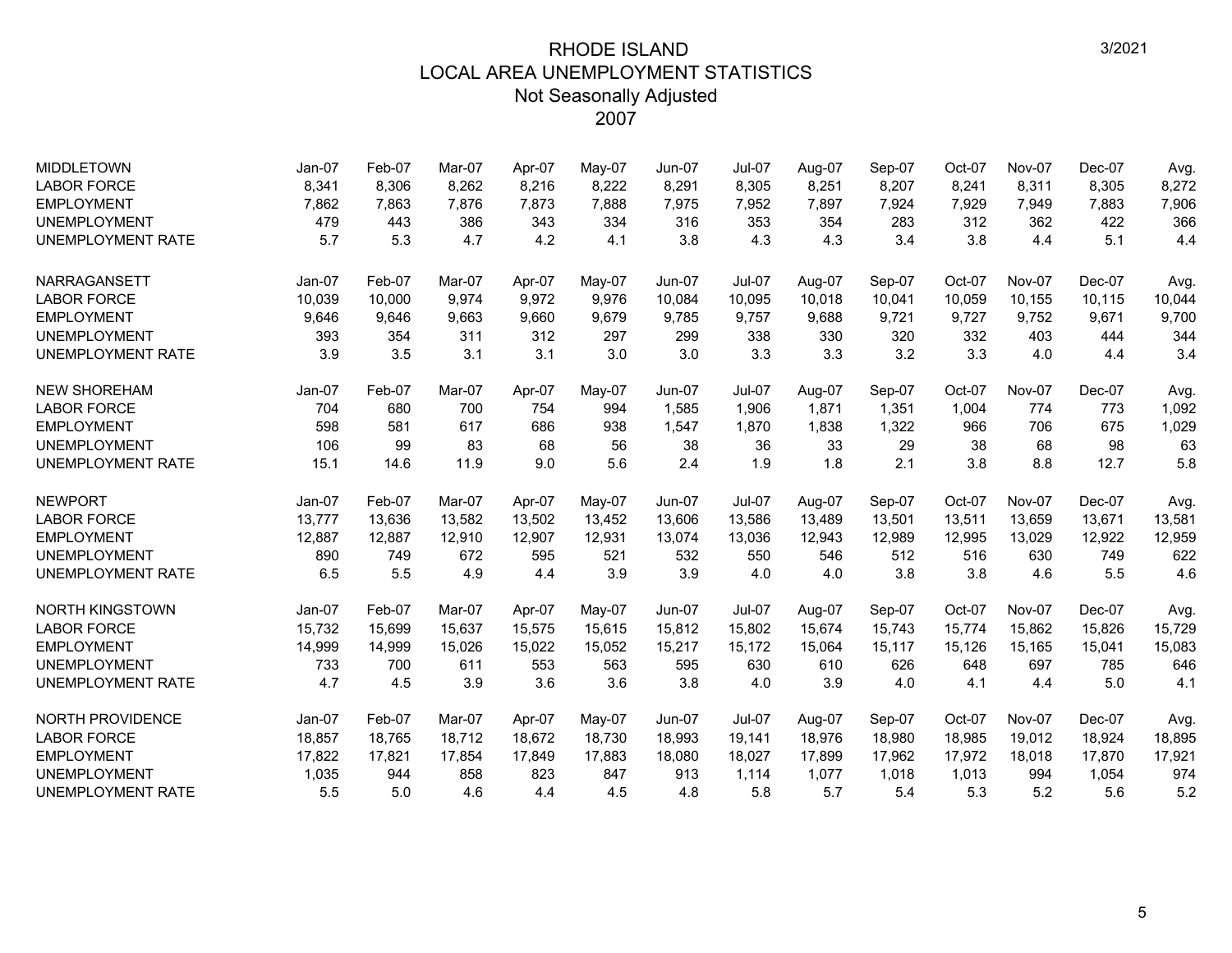| <b>NORTH SMITHFIELD</b>  | Jan-07   | Feb-07 | Mar-07 | Apr-07 | May-07 | <b>Jun-07</b> | <b>Jul-07</b> | Aug-07 | Sep-07 | Oct-07 | Nov-07        | Dec-07 | Avg.   |
|--------------------------|----------|--------|--------|--------|--------|---------------|---------------|--------|--------|--------|---------------|--------|--------|
| <b>LABOR FORCE</b>       | 6,501    | 6,476  | 6.464  | 6,454  | 6,472  | 6,533         | 6,563         | 6,495  | 6,465  | 6,477  | 6,514         | 6.484  | 6,492  |
| <b>EMPLOYMENT</b>        | 6,165    | 6,165  | 6,176  | 6,174  | 6,186  | 6,254         | 6,235         | 6,191  | 6,212  | 6,216  | 6,233         | 6,181  | 6,199  |
| <b>UNEMPLOYMENT</b>      | 336      | 311    | 288    | 280    | 286    | 279           | 328           | 304    | 253    | 261    | 281           | 303    | 293    |
| <b>UNEMPLOYMENT RATE</b> | 5.2      | 4.8    | 4.5    | 4.3    | 4.4    | 4.3           | 5.0           | 4.7    | 3.9    | 4.0    | 4.3           | 4.7    | 4.5    |
| <b>PAWTUCKET</b>         | $Jan-07$ | Feb-07 | Mar-07 | Apr-07 | May-07 | Jun-07        | $Jul-07$      | Aug-07 | Sep-07 | Oct-07 | <b>Nov-07</b> | Dec-07 | Avg.   |
| <b>LABOR FORCE</b>       | 37,396   | 37,234 | 37,160 | 37,117 | 37,193 | 37,653        | 37,812        | 37,392 | 37,406 | 37,461 | 37,633        | 37,510 | 37,414 |
| <b>EMPLOYMENT</b>        | 35,009   | 35,010 | 35,071 | 35,062 | 35,131 | 35,517        | 35,411        | 35,160 | 35,283 | 35,303 | 35,395        | 35,103 | 35,205 |
| <b>UNEMPLOYMENT</b>      | 2,387    | 2,224  | 2,089  | 2,055  | 2,062  | 2,136         | 2,401         | 2,232  | 2,123  | 2,158  | 2,238         | 2,407  | 2,209  |
| <b>UNEMPLOYMENT RATE</b> | 6.4      | 6.0    | 5.6    | 5.5    | 5.5    | 5.7           | 6.3           | 6.0    | 5.7    | 5.8    | 5.9           | 6.4    | 5.9    |
| <b>PORTSMOUTH</b>        | $Jan-07$ | Feb-07 | Mar-07 | Apr-07 | May-07 | <b>Jun-07</b> | <b>Jul-07</b> | Aug-07 | Sep-07 | Oct-07 | <b>Nov-07</b> | Dec-07 | Avg.   |
| <b>LABOR FORCE</b>       | 9,499    | 9,464  | 9,442  | 9,377  | 9,401  | 9,500         | 9,482         | 9,408  | 9,425  | 9,437  | 9,513         | 9,492  | 9,454  |
| <b>EMPLOYMENT</b>        | 9,033    | 9,032  | 9,048  | 9,046  | 9,064  | 9,162         | 9,136         | 9,071  | 9,102  | 9,108  | 9,131         | 9,057  | 9,083  |
| <b>UNEMPLOYMENT</b>      | 466      | 432    | 394    | 331    | 337    | 338           | 346           | 337    | 323    | 329    | 382           | 435    | 371    |
| <b>UNEMPLOYMENT RATE</b> | 4.9      | 4.6    | 4.2    | 3.5    | 3.6    | 3.6           | 3.6           | 3.6    | 3.4    | 3.5    | 4.0           | 4.6    | 3.9    |
| <b>PROVIDENCE</b>        | Jan-07   | Feb-07 | Mar-07 | Apr-07 | May-07 | Jun-07        | <b>Jul-07</b> | Aug-07 | Sep-07 | Oct-07 | <b>Nov-07</b> | Dec-07 | Avg.   |
| <b>LABOR FORCE</b>       | 78,797   | 78,215 | 78,031 | 78,083 | 78,433 | 79,480        | 80,131        | 79,251 | 79,060 | 78,954 | 79.269        | 79,007 | 78,893 |
| <b>EMPLOYMENT</b>        | 73,511   | 73,509 | 73.641 | 73.622 | 73.764 | 74.574        | 74.355        | 73.826 | 74,085 | 74,126 | 74.320        | 73.707 | 73,920 |
| <b>UNEMPLOYMENT</b>      | 5,286    | 4,706  | 4,390  | 4,461  | 4,669  | 4,906         | 5,776         | 5,425  | 4,975  | 4,828  | 4,949         | 5,300  | 4,973  |
| <b>UNEMPLOYMENT RATE</b> | 6.7      | 6.0    | 5.6    | 5.7    | 6.0    | 6.2           | 7.2           | 6.8    | 6.3    | 6.1    | 6.2           | 6.7    | 6.3    |
| <b>RICHMOND</b>          | Jan-07   | Feb-07 | Mar-07 | Apr-07 | May-07 | <b>Jun-07</b> | <b>Jul-07</b> | Aug-07 | Sep-07 | Oct-07 | <b>Nov-07</b> | Dec-07 | Avg.   |
| <b>LABOR FORCE</b>       | 4,423    | 4,413  | 4,412  | 4,387  | 4,406  | 4,442         | 4,448         | 4,418  | 4,412  | 4,404  | 4,432         | 4,407  | 4,417  |
| <b>EMPLOYMENT</b>        | 4,262    | 4,261  | 4,269  | 4,267  | 4,276  | 4,322         | 4,311         | 4,280  | 4,295  | 4,296  | 4,308         | 4,273  | 4,285  |
| <b>UNEMPLOYMENT</b>      | 161      | 152    | 143    | 120    | 130    | 120           | 137           | 138    | 117    | 108    | 124           | 134    | 132    |
| <b>UNEMPLOYMENT RATE</b> | 3.6      | 3.4    | 3.2    | 2.7    | 3.0    | 2.7           | 3.1           | 3.1    | 2.7    | 2.5    | 2.8           | 3.0    | 3.0    |
| <b>SCITUATE</b>          | $Jan-07$ | Feb-07 | Mar-07 | Apr-07 | May-07 | <b>Jun-07</b> | <b>Jul-07</b> | Aug-07 | Sep-07 | Oct-07 | Nov-07        | Dec-07 | Avg.   |
| <b>LABOR FORCE</b>       | 6,536    | 6,570  | 6,556  | 6,515  | 6,507  | 6,541         | 6,618         | 6,565  | 6,516  | 6,528  | 6,563         | 6,584  | 6,550  |
| <b>EMPLOYMENT</b>        | 6,186    | 6,185  | 6,196  | 6,195  | 6,206  | 6,275         | 6,257         | 6,212  | 6,234  | 6,237  | 6,255         | 6,202  | 6,220  |
| <b>UNEMPLOYMENT</b>      | 350      | 385    | 360    | 320    | 301    | 266           | 361           | 353    | 282    | 291    | 308           | 382    | 330    |
| <b>UNEMPLOYMENT RATE</b> | 5.4      | 5.9    | 5.5    | 4.9    | 4.6    | 4.1           | 5.5           | 5.4    | 4.3    | 4.5    | 4.7           | 5.8    | 5.0    |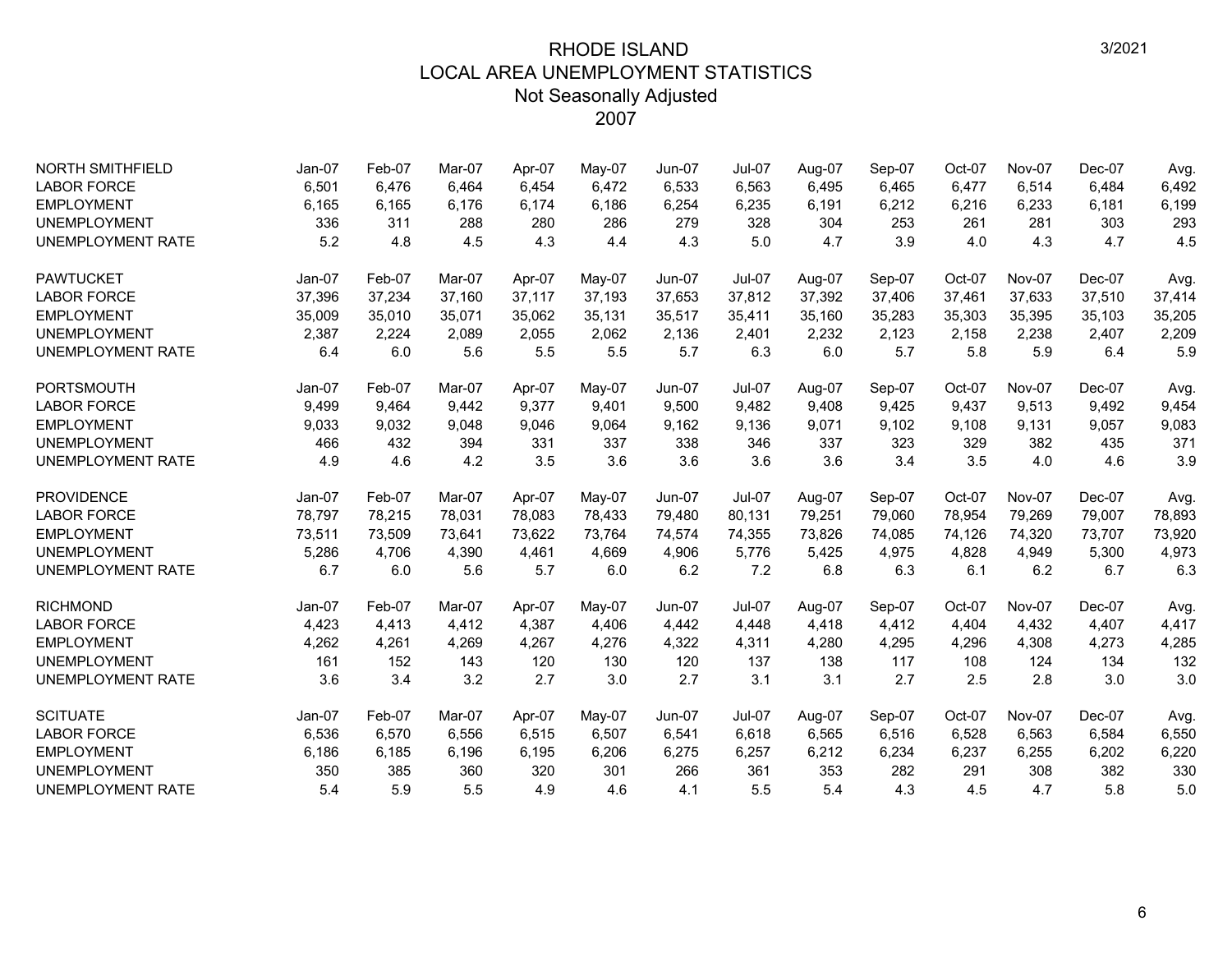| <b>SMITHFIELD</b>        | Jan-07   | Feb-07 | Mar-07 | Apr-07 | May-07 | Jun-07        | Jul-07        | Aug-07 | Sep-07 | Oct-07 | <b>Nov-07</b> | Dec-07 | Avg.   |
|--------------------------|----------|--------|--------|--------|--------|---------------|---------------|--------|--------|--------|---------------|--------|--------|
| <b>LABOR FORCE</b>       | 11,991   | 11,967 | 11.929 | 11,900 | 11,886 | 12,063        | 12,143        | 12,044 | 12,014 | 12,029 | 12.089        | 12,021 | 12,006 |
| <b>EMPLOYMENT</b>        | 11,404   | 11,403 | 11,424 | 11,421 | 11,442 | 11,568        | 11,534        | 11,452 | 11,492 | 11,499 | 11,530        | 11,434 | 11,467 |
| <b>UNEMPLOYMENT</b>      | 587      | 564    | 505    | 479    | 444    | 495           | 609           | 592    | 522    | 530    | 559           | 587    | 539    |
| <b>UNEMPLOYMENT RATE</b> | 4.9      | 4.7    | 4.2    | 4.0    | 3.7    | 4.1           | 5.0           | 4.9    | 4.3    | 4.4    | 4.6           | 4.9    | 4.5    |
| <b>SOUTH KINGSTOWN</b>   | $Jan-07$ | Feb-07 | Mar-07 | Apr-07 | May-07 | Jun-07        | $Jul-07$      | Aug-07 | Sep-07 | Oct-07 | <b>Nov-07</b> | Dec-07 | Avg.   |
| <b>LABOR FORCE</b>       | 16,149   | 16,067 | 16,009 | 15,931 | 15,923 | 16,097        | 16,172        | 16,015 | 15,987 | 15,983 | 16,152        | 16,058 | 16,045 |
| <b>EMPLOYMENT</b>        | 15,268   | 15,270 | 15,296 | 15,293 | 15,322 | 15,489        | 15,443        | 15,335 | 15,389 | 15,397 | 15,438        | 15,310 | 15,354 |
| <b>UNEMPLOYMENT</b>      | 881      | 797    | 713    | 638    | 601    | 608           | 729           | 680    | 598    | 586    | 714           | 748    | 691    |
| <b>UNEMPLOYMENT RATE</b> | 5.5      | 5.0    | 4.5    | 4.0    | 3.8    | 3.8           | 4.5           | 4.2    | 3.7    | 3.7    | 4.4           | 4.7    | 4.3    |
| <b>TIVERTON</b>          | Jan-07   | Feb-07 | Mar-07 | Apr-07 | May-07 | Jun-07        | <b>Jul-07</b> | Aug-07 | Sep-07 | Oct-07 | <b>Nov-07</b> | Dec-07 | Avg.   |
| <b>LABOR FORCE</b>       | 8,791    | 8,773  | 8,727  | 8,670  | 8,630  | 8,722         | 8,768         | 8,693  | 8,652  | 8,646  | 8,707         | 8,727  | 8,708  |
| <b>EMPLOYMENT</b>        | 8,207    | 8,207  | 8,222  | 8,220  | 8,236  | 8,327         | 8,302         | 8,242  | 8,273  | 8,277  | 8,298         | 8,230  | 8,253  |
| <b>UNEMPLOYMENT</b>      | 584      | 566    | 505    | 450    | 394    | 395           | 466           | 451    | 379    | 369    | 409           | 497    | 455    |
| <b>UNEMPLOYMENT RATE</b> | 6.6      | 6.5    | 5.8    | 5.2    | 4.6    | 4.5           | 5.3           | 5.2    | 4.4    | 4.3    | 4.7           | 5.7    | 5.2    |
| <b>WARREN</b>            | $Jan-07$ | Feb-07 | Mar-07 | Apr-07 | May-07 | <b>Jun-07</b> | <b>Jul-07</b> | Aug-07 | Sep-07 | Oct-07 | <b>Nov-07</b> | Dec-07 | Avg.   |
| <b>LABOR FORCE</b>       | 6,400    | 6,370  | 6.350  | 6,279  | 6,271  | 6,348         | 6,373         | 6,330  | 6,304  | 6,314  | 6,363         | 6,361  | 6,339  |
| <b>EMPLOYMENT</b>        | 5,983    | 5,982  | 5,992  | 5,991  | 6,003  | 6,069         | 6,051         | 6,009  | 6,030  | 6,033  | 6,049         | 5,998  | 6,016  |
| <b>UNEMPLOYMENT</b>      | 417      | 388    | 358    | 288    | 268    | 279           | 322           | 321    | 274    | 281    | 314           | 363    | 323    |
| <b>UNEMPLOYMENT RATE</b> | 6.5      | 6.1    | 5.6    | 4.6    | 4.3    | 4.4           | 5.1           | 5.1    | 4.3    | 4.5    | 4.9           | 5.7    | 5.1    |
| <b>WARWICK</b>           | Jan-07   | Feb-07 | Mar-07 | Apr-07 | May-07 | <b>Jun-07</b> | <b>Jul-07</b> | Aug-07 | Sep-07 | Oct-07 | <b>Nov-07</b> | Dec-07 | Avg.   |
| <b>LABOR FORCE</b>       | 49,007   | 48,876 | 48,754 | 48,664 | 48,749 | 49,325        | 49,502        | 49,088 | 49,205 | 49,269 | 49,559        | 49,390 | 49,116 |
| <b>EMPLOYMENT</b>        | 46,477   | 46,477 | 46.560 | 46,549 | 46,638 | 47.151        | 47,013        | 46,678 | 46,841 | 46,867 | 46,989        | 46,602 | 46,737 |
| <b>UNEMPLOYMENT</b>      | 2,530    | 2,399  | 2,194  | 2,115  | 2,111  | 2,174         | 2,489         | 2,410  | 2,364  | 2,402  | 2,570         | 2,788  | 2,379  |
| <b>UNEMPLOYMENT RATE</b> | 5.2      | 4.9    | 4.5    | 4.3    | 4.3    | 4.4           | 5.0           | 4.9    | 4.8    | 4.9    | 5.2           | 5.6    | 4.8    |
| <b>WEST GREENWICH</b>    | $Jan-07$ | Feb-07 | Mar-07 | Apr-07 | May-07 | <b>Jun-07</b> | $Jul-07$      | Aug-07 | Sep-07 | Oct-07 | <b>Nov-07</b> | Dec-07 | Avg.   |
| <b>LABOR FORCE</b>       | 3,903    | 3,919  | 3,910  | 3,900  | 3,907  | 3,940         | 3,973         | 3,944  | 3,927  | 3,916  | 3,953         | 3,948  | 3,929  |
| <b>EMPLOYMENT</b>        | 3,737    | 3,737  | 3,744  | 3,742  | 3,750  | 3,791         | 3,780         | 3,753  | 3,766  | 3,768  | 3,778         | 3,747  | 3,758  |
| <b>UNEMPLOYMENT</b>      | 166      | 182    | 166    | 158    | 157    | 149           | 193           | 191    | 161    | 148    | 175           | 201    | 171    |
| <b>UNEMPLOYMENT RATE</b> | 4.3      | 4.6    | 4.2    | 4.1    | 4.0    | 3.8           | 4.9           | 4.8    | 4.1    | 3.8    | 4.4           | 5.1    | 4.4    |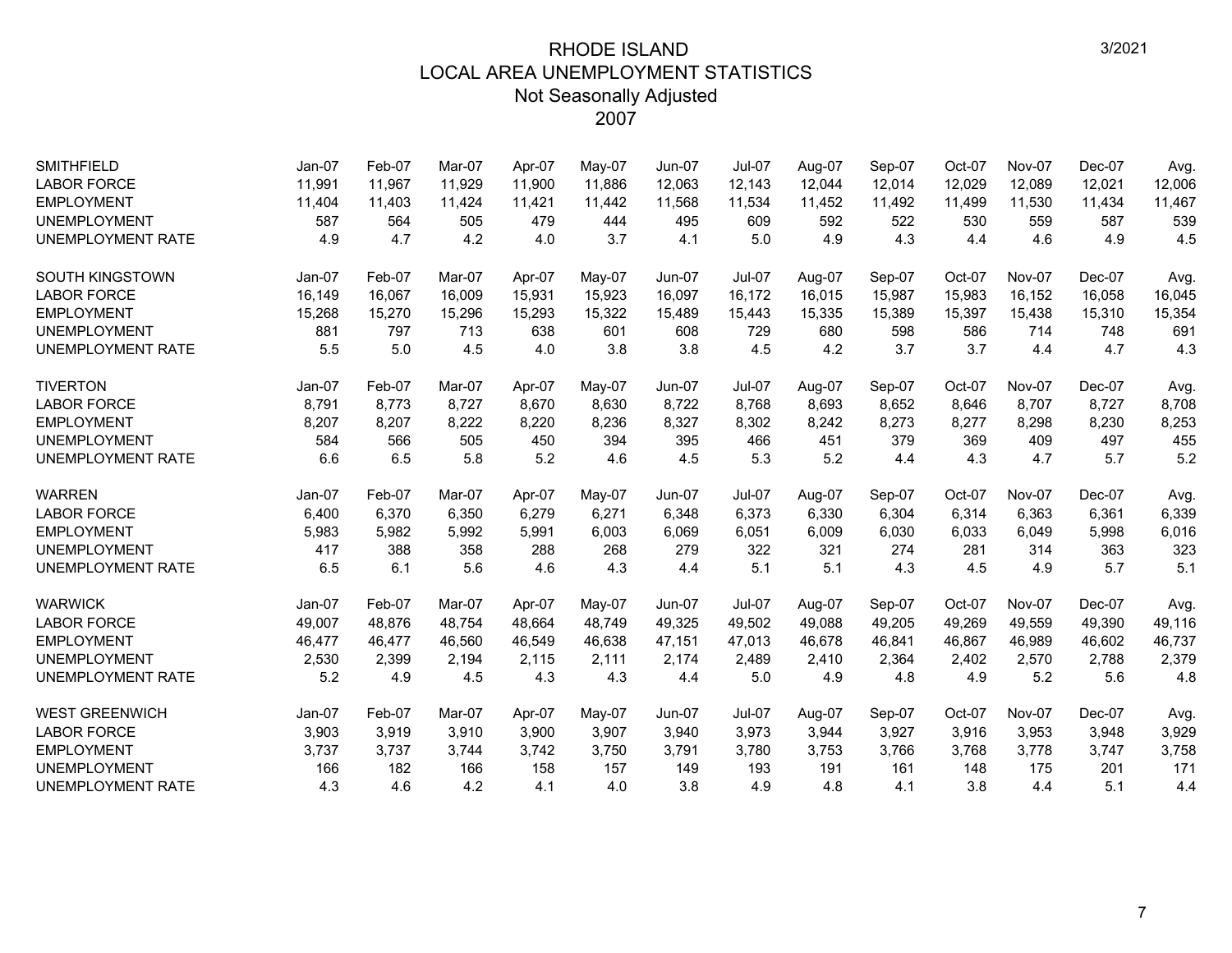| <b>WEST WARWICK</b>      | $Jan-07$ | Feb-07 | Mar-07 | Apr-07 | May-07 | <b>Jun-07</b> | <b>Jul-07</b> | Aug-07 | Sep-07 | Oct-07 | <b>Nov-07</b> | Dec-07 | Avg.   |
|--------------------------|----------|--------|--------|--------|--------|---------------|---------------|--------|--------|--------|---------------|--------|--------|
| <b>LABOR FORCE</b>       | 16,852   | 16,775 | 16,718 | 16,634 | 16,613 | 16,755        | 16,869        | 16,729 | 16,734 | 16,773 | 16,846        | 16,861 | 16,764 |
| <b>EMPLOYMENT</b>        | 15,738   | 15,737 | 15,766 | 15,762 | 15,792 | 15,966        | 15,919        | 15,805 | 15,861 | 15,870 | 15,912        | 15,781 | 15,826 |
| <b>UNEMPLOYMENT</b>      | 1,114    | 1,038  | 952    | 872    | 821    | 789           | 950           | 924    | 873    | 903    | 934           | 1,080  | 938    |
| UNEMPLOYMENT RATE        | 6.6      | 6.2    | 5.7    | 5.2    | 4.9    | 4.7           | 5.6           | 5.5    | 5.2    | 5.4    | 5.5           | 6.4    | 5.6    |
| WESTERLY                 | Jan-07   | Feb-07 | Mar-07 | Apr-07 | May-07 | <b>Jun-07</b> | Jul-07        | Aug-07 | Sep-07 | Oct-07 | <b>Nov-07</b> | Dec-07 | Avg.   |
| <b>LABOR FORCE</b>       | 13,280   | 13,170 | 13,079 | 12,889 | 12,954 | 13,184        | 13,468        | 13,357 | 13,164 | 13,108 | 13,165        | 13,143 | 13,164 |
| <b>EMPLOYMENT</b>        | 12,516   | 12,460 | 12,479 | 12,381 | 12,437 | 12,690        | 12,851        | 12,805 | 12,663 | 12,574 | 12,595        | 12,518 | 12,581 |
| <b>UNEMPLOYMENT</b>      | 764      | 710    | 600    | 508    | 517    | 494           | 617           | 552    | 501    | 534    | 570           | 625    | 583    |
| UNEMPLOYMENT RATE        | 5.8      | 5.4    | 4.6    | 3.9    | 4.0    | 3.7           | 4.6           | 4.1    | 3.8    | 4.1    | 4.3           | 4.8    | 4.4    |
| <b>WOONSOCKET</b>        | Jan-07   | Feb-07 | Mar-07 | Apr-07 | May-07 | <b>Jun-07</b> | Jul-07        | Aug-07 | Sep-07 | Oct-07 | <b>Nov-07</b> | Dec-07 | Avg.   |
| <b>LABOR FORCE</b>       | 22,128   | 22,132 | 22,045 | 21,995 | 21,999 | 22,173        | 22,205        | 22,063 | 22,066 | 22,104 | 22,271        | 22,292 | 22,123 |
| <b>EMPLOYMENT</b>        | 20,720   | 20,721 | 20,757 | 20,751 | 20,792 | 21,021        | 20,958        | 20,810 | 20,882 | 20,895 | 20,948        | 20,776 | 20,836 |
| <b>UNEMPLOYMENT</b>      | 1,408    | 1,411  | 1,288  | 1,244  | 1,207  | 1,152         | 1,247         | 1,253  | 1,184  | 1,209  | 1,323         | 1,516  | 1,287  |
| <b>UNEMPLOYMENT RATE</b> | 6.4      | 6.4    | 5.8    | 5.7    | 5.5    | 5.2           | 5.6           | 5.7    | 5.4    | 5.5    | 5.9           | 6.8    | 5.8    |
| <b>BRISTOL COUNTY</b>    | $Jan-07$ | Feb-07 | Mar-07 | Apr-07 | May-07 | <b>Jun-07</b> | Jul-07        | Aug-07 | Sep-07 | Oct-07 | <b>Nov-07</b> | Dec-07 | Avg.   |
| <b>LABOR FORCE</b>       | 27,610   | 27,538 | 27,469 | 27,339 | 27,370 | 27,696        | 27,743        | 27,509 | 27,492 | 27,504 | 27,723        | 27,615 | 27,550 |
| <b>EMPLOYMENT</b>        | 26,187   | 26,186 | 26,233 | 26,227 | 26,278 | 26,567        | 26,487        | 26,299 | 26,394 | 26,407 | 26,477        | 26,257 | 26,333 |
| <b>UNEMPLOYMENT</b>      | 1,423    | 1,352  | 1,236  | 1,112  | 1,092  | 1,129         | 1,256         | 1,210  | 1,098  | 1,097  | 1,246         | 1,358  | 1,217  |
| UNEMPLOYMENT RATE        | 5.2      | 4.9    | 4.5    | 4.1    | 4.0    | 4.1           | 4.5           | 4.4    | 4.0    | 4.0    | 4.5           | 4.9    | 4.4    |
| <b>KENT COUNTY</b>       | Jan-07   | Feb-07 | Mar-07 | Apr-07 | May-07 | Jun-07        | Jul-07        | Aug-07 | Sep-07 | Oct-07 | Nov-07        | Dec-07 | Avg.   |
| <b>LABOR FORCE</b>       | 97,379   | 97,115 | 96,837 | 96,567 | 96,706 | 97,763        | 98,269        | 97,443 | 97,464 | 97,607 | 98,233        | 98,017 | 97,450 |
| <b>EMPLOYMENT</b>        | 92,150   | 92,151 | 92,314 | 92,292 | 92,470 | 93,485        | 93,212        | 92,549 | 92,873 | 92,922 | 93,166        | 92,399 | 92,665 |
| <b>UNEMPLOYMENT</b>      | 5,229    | 4,964  | 4,523  | 4,275  | 4,236  | 4,278         | 5,057         | 4,894  | 4,591  | 4,685  | 5,067         | 5,618  | 4,785  |
| UNEMPLOYMENT RATE        | 5.4      | 5.1    | 4.7    | 4.4    | 4.4    | 4.4           | 5.1           | 5.0    | 4.7    | 4.8    | 5.2           | 5.7    | 4.9    |